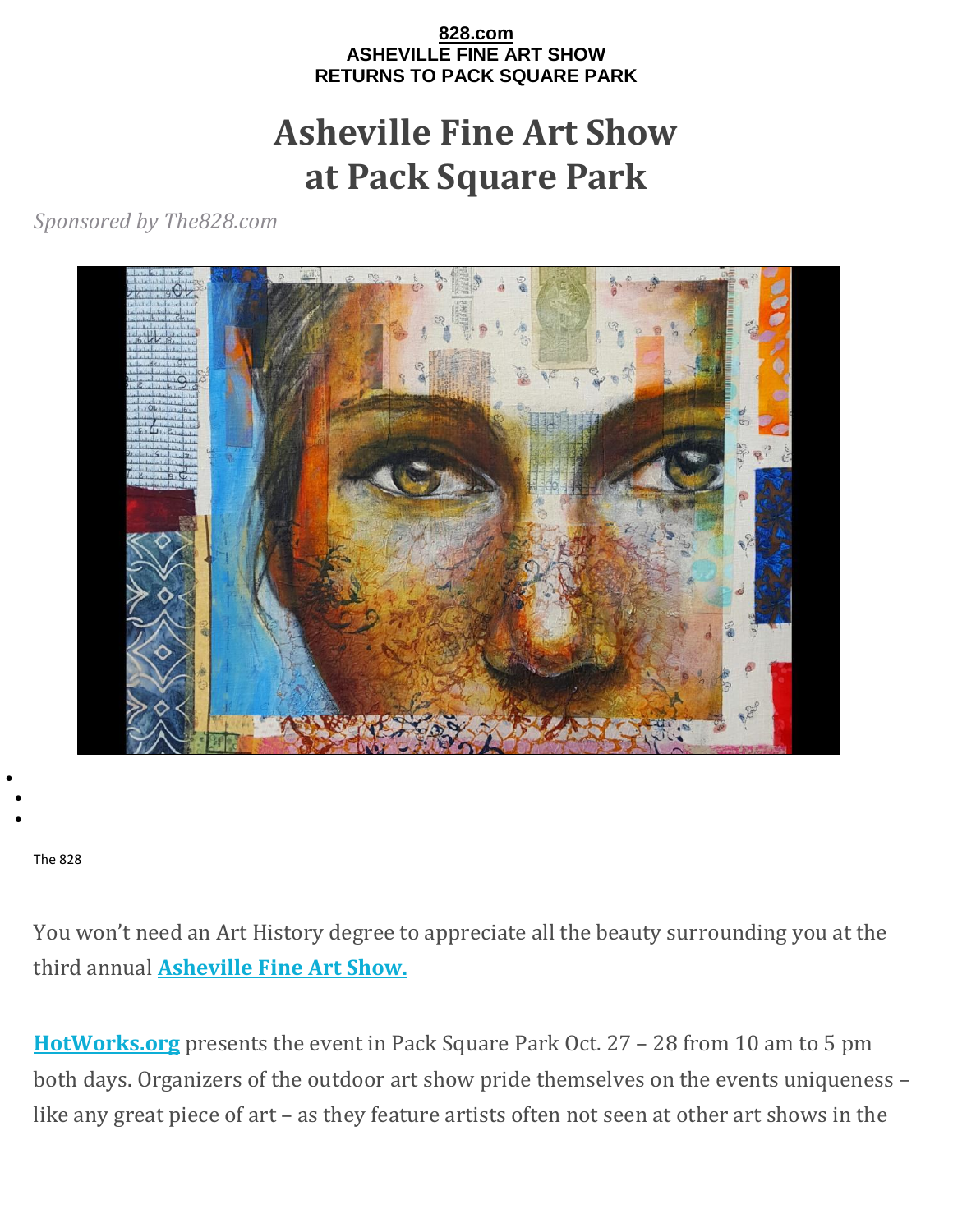Carolinas. The event is free, though optional donations are accepted to support local nonprofits.

Since 2003, Hot Works has established an outstanding national reputation for producing high-quality juried art shows, with four out of five top 100 art shows in the United States. The Asheville Fine Art Show does not focus on art reps or sales agents.

All artwork will be original, personally handmade works, and for sale to the public in all disciplines, from paintings, sculpture, clay, fiber, wood, jewelry and more! Expect to find something at the show that can fit everyone's aesthetics and tastes, in all price ranges.

Patty Narozny, Executive Director and Producer of Hot Works, attends to every detail of the show to ensure the art is of the highest quality, and personally handmade by the artist who is present at the show.

"Artists love working with Hot Works because I have 30 years of experience, so I am well versed, know what I'm doing, and care about the artists," says Narozny. "Their success is my number one goal." \$1,500 in Professional Artist Awards will be handed out in cash prizes and ribbons, juried by art professionals.

Local artists from Western North Carolina will be featured, such as Diane Dean, a painter from Hendersonville, and sculptor John Wayne Jackson from Black Mountain. The show will also see artwork from Steve Anderson in clay, Debra Bryant in fiber, Brad Devlin in mixed media, Christine Peloquin in painting, David Russell in glass, John Sims in painting, and Steve Miller in wood.

"This is the third time, and third location," says Narozny, who has produced the show with Hot Works for more than three years, and has been involved with thousands of art shows all across the country. Narozny initiated Hot Works at Orchard Lake in West Bloomfield, Michigan, where she still runs shows.